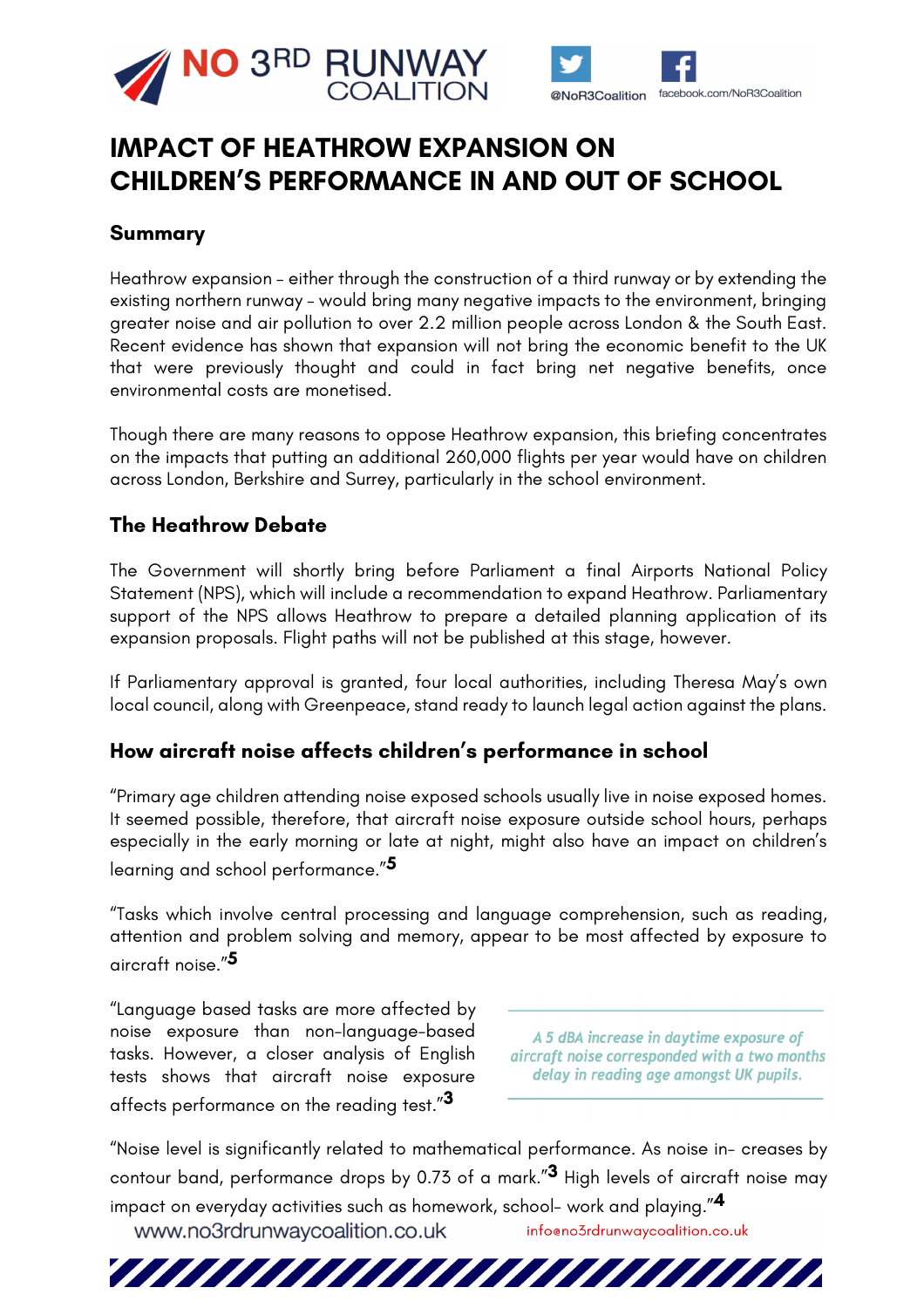# **How aircraft noise affects children's health**

"High noise exposed children also had higher rates of hyperactivity than those exposed to low noise."**2** 

A South African study found that "68.7% of people residing near the air- port presented with hearing loss, compared to 6.5% of those living further away. Investigation of the influence of high-frequency aircraft noise on the function of the auditory system in school age children confirmed damage to the peripheral cochlear mechanism in the group living close to the airport."**4** 

"Long term aircraft noise exposure was significantly associated with chronic noise stress. Chronic noise stress was significantly associated with prevalence of hypertension."**1** 

"If aircraft noise can cause stress in people we would expect to find higher usages of medicines and drugs to alleviate stress and help sleep in aircraft noise exposed neighbourhoods. This was found to be the case both for physician visits for hypertension, psychological and psychosomatic problems and cardiovascular disease and for the prescriptions of medicine drugs."**1** 

"Night-time exposure to aircraft noise was also significantly associated with impairment of recognition memory."**5** 

**Policy Framework** – truncated version from an Aviation Environment federation paper on Aircraft Nosie impacts to health. The document can be viewed in full here

The Airports Commission's final report estimates that an additional 24 schools will suffer from aircraft noise above the maximum levels recommended by the World Health Organisation if a third runway is built. The national average school size is 220 pupils per primary school and 950 pupils per secondary school, so this would result in somewhere between 5,280 to 22,800 extra children at risk of decreased educational attainment.

Current Government policy expects airport operators to other acoustic insulation to noisesensitive buildings, such as schools and hospitals, exposed to levels of noise of 63 dBA Leq or more. This is, however, significantly above the onset threshold for impairing memory and learning in children indicated by the RANCH study of 50 dBA Leq.

In 2015 Heathrow Airport finished providing insulation for 42 community buildings (including schools and nursing homes) that were within the 63 dBA Leq noise contour in 2002, at a cost of £4.8 million. Over 460 schools are exposed to aircraft noise from Heathrow Airport above 54 dBA Leq and the vast majority have not received any form of insulation from the airport. According to the Airports Commission, Heathrow expansion would lead to more schools being over own than would be affected without expansion, with an additional 24 schools being newly overflown by a significant number of planes, with a maximum noise level above 70 dBA.

It is unclear what the cost would be of insulating all schools exposed to noise above 50 dBA Leq or how this might affect the case for expansion at Heathrow.

an mananan manananan

www.no3rdrunwaycoalition.co.uk infoeno3rdrunwaycoalition.co.uk